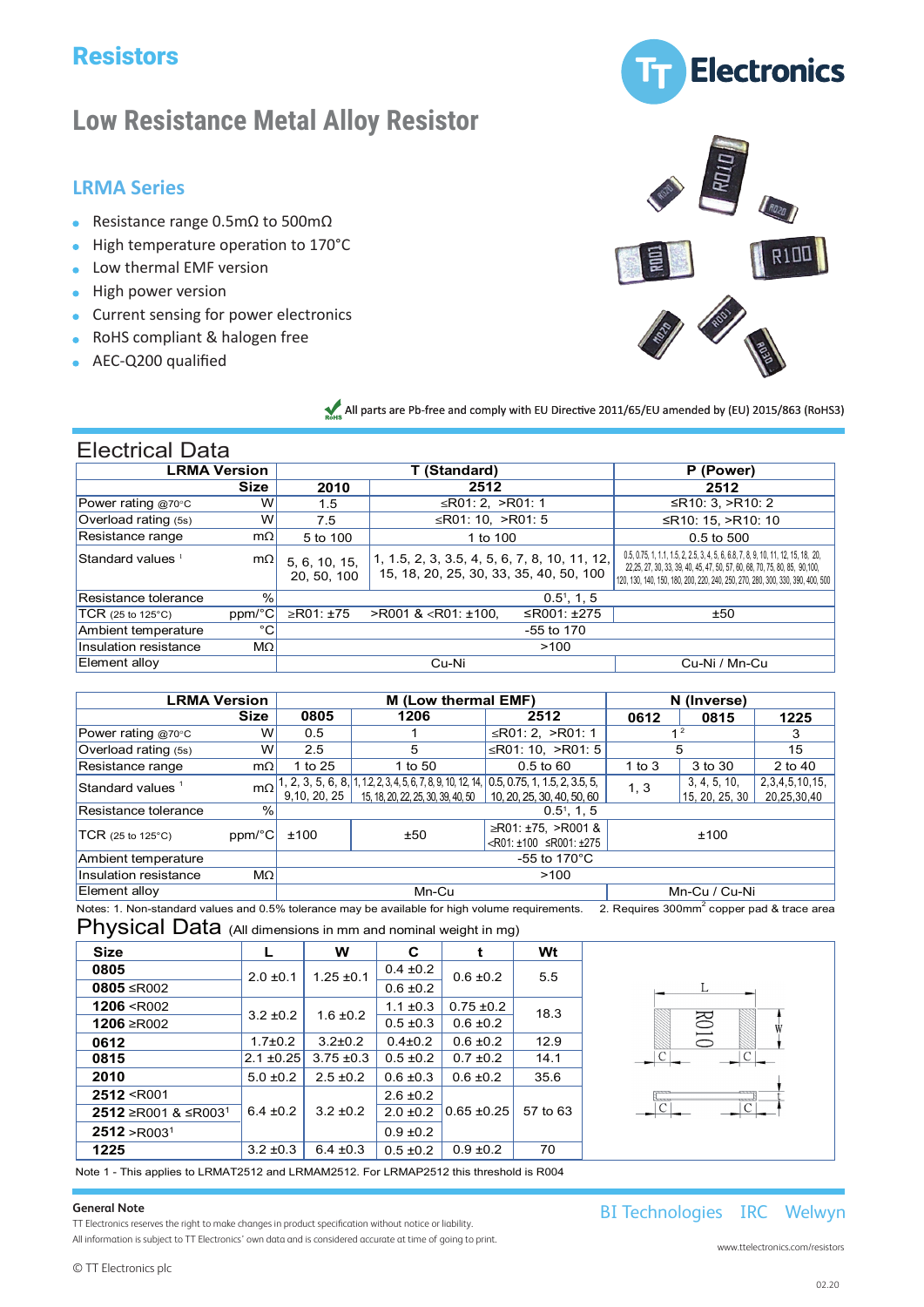# Low Resistance Metal Alloy Resistor **Low Resistance Metal Alloy Resistor** LRMA Series **LRMA Series** Resistors



## **Construction**

**Copper electrode with nickel then tin plating**

**Coating (UL94-V0)**

**Low TCR resistance alloy plate**

#### **Marking**

The components are marked with ohmic value, e.g. "R002" = 2mΩ, "R010" = 10 mΩ. Due to space restrictions, for LRMAM1206-R001, "01" = 1mΩ is used, and for LRMAM0805, " $2$ " = 2mΩ, "010" = 10 mΩ are used.

#### **Solvent Resistance**

The component is resistant to all normal industrial cleaning solvents suitable for printed circuits.

## Performance Data

|                                                                              |                | Maximum (%)          | Typical (%) |
|------------------------------------------------------------------------------|----------------|----------------------|-------------|
| Load at rated power (cyclic load, 1000 hours at $70^{\circ}$ C)              | $\pm\Delta R$  | 0805: 1.5 Others 1   | 0.3         |
| Short term overload (5 x rated power for 5s)                                 | $\pm \Delta R$ | 0.5                  | 0.15        |
| Humidity (1000 hours, 85°C, 85%RH)                                           | $\pm \Delta R$ | 0805: 1 Others 0.5   | 0.15        |
| Temperature cycle (-40 to +125°C, 1000 cycles, 15 minute dwell)              | $\pm \Delta R$ | 0805: 1 Others 0.5   | 0.15        |
| Resistance to solder heat $(260^{\circ}C \pm 5^{\circ}C)$ for 20s $\pm 1$ s) | $\pm\Delta R$  | 0.5                  | 0.3         |
| Solderability (245 $°C$ ±5 $°C$ for 2s ±0.5s)                                |                | >95% coverage        |             |
| Dry heat $(1000$ hours at $170^{\circ}$ C)                                   | $\pm\Delta R$  | 0805: 1.5 Others 0.5 | 0.3         |
| Low temperature storage $(1000 \text{ hours at } -55^{\circ} \text{C})$      | $\pm \Delta R$ | $0.5^{\circ}$        | 0.15        |
| Substrate bending (board 1.6mm, fulcrum spacing 90mm, deflection 2mm)        | $\pm \Delta R$ | 0805: 1 Others 0.5   | 0.3         |
| Insulation resistance (1 minute @ 100Vdc)                                    |                | >100M                |             |

## **Thermal Performance & Mounting**



#### **Typical Temperature Rise**

a



The temperature rise shown is highly dependent on mounting conditions. Reference conditions assume 20 copper with thermal vias to multiple layers.

The self-heating in the current tracks should be kept negligible, or allowed Current Sense for by temperature derating.

Note 1 - This applies to LRMAT2512 and LRMAM2512. For LRMAP2512 this threshold is R004

1.6 1.0

 $0.9$ 

Standard 4-terminal probe pitches for measuring unmounted parts are 2.8 x 1.7mm (0612), 0.4 x 1.83mm (0805), 0.4 x 2.8mm (1206), 1.2 x 4.5mm (2010), 1.5 x 5.8mm (2512), and 5.4 x 3.4mm (1225). All probe location tolerances ±0.02mm.

#### **General Note**

TT Electronics reserves the right to make changes in product specification without notice or liability. All information is subject to TT Electronics' own data and is considered accurate at time of going to print.

<u>**1206**<R002</u>

**1206** ≥R00<sup>2</sup>

**0805 0612**

**0815 2010**

**2512** ≤R003<sup>1</sup>

**1225** 7.0 1.0 2.3

 $\frac{1.8}{7.9}$ 1.8

**2512** >R003<sup>1</sup> 4.0 2.1 4.1<br>**1225** 7.0 1.0 2.3

1.4

 $\frac{1.7}{1.5}$ 2.3

3.4 1.5 3.5<br>4.0 3.1 1.3

4.0 3.1 1.3<br>4.0 2.1 4.1

3.8 0.7 0.7

 $1.15$  1.2